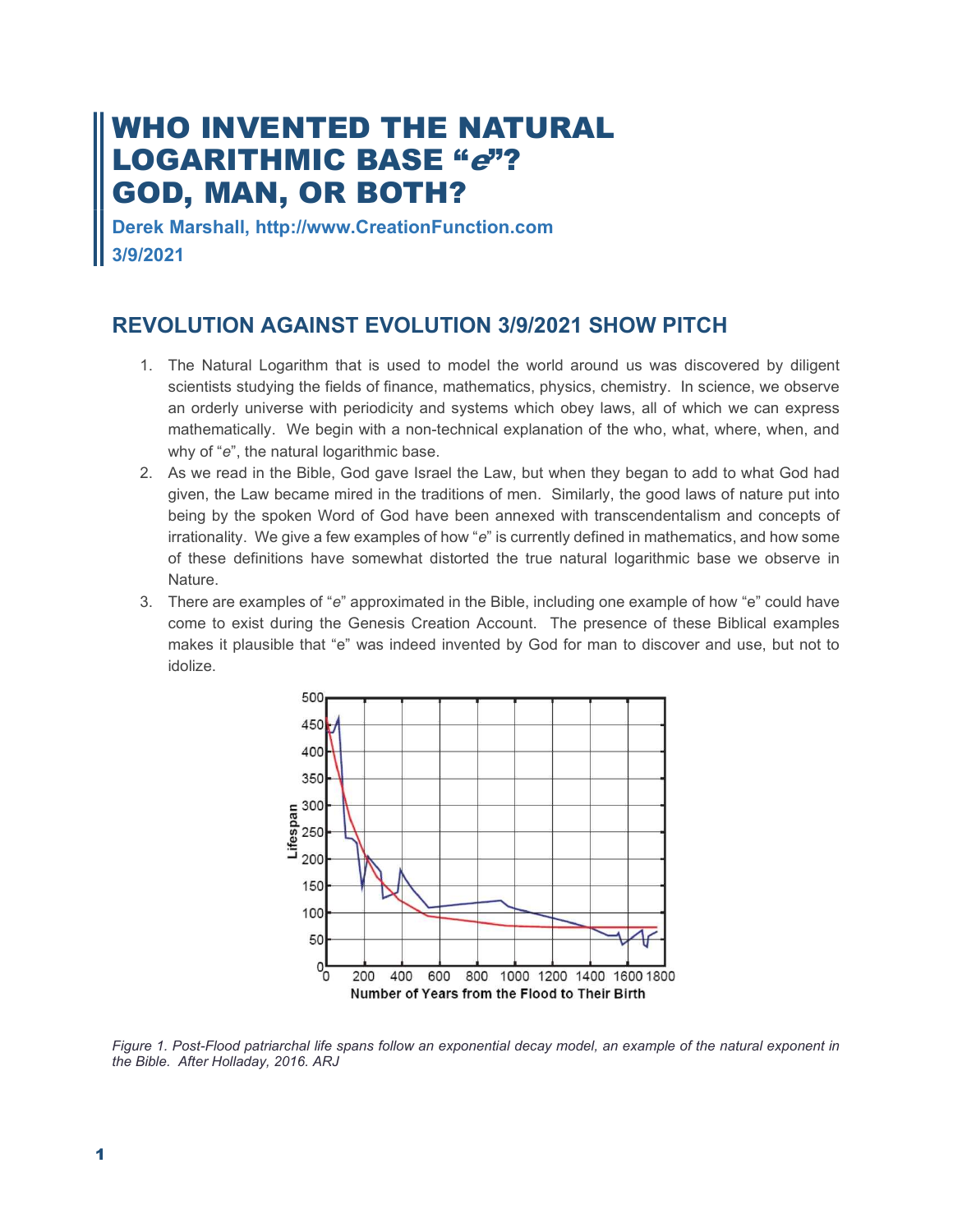#### 1. The Natural Logarithmic Base "e"

- n l The Natural Logarithm that is used to model the world around us was discovered by diligent scientists studying the fields of finance, biology, physics, chemistry. In science, we observe an orderly universe with periodicity and systems which obey laws, all of which we can express mathematically.
	- A. Exponents and logarithms give us the ability to express large quantities using smaller, more manageable numbers.
	- B. Exponentials in mathematics are used to express growth or decay over time. Logarithms are used to express the time it takes for a certain amount of growth or decay to occur.
	- C. Base-10 logarithms are used to characterize the magnitude of earthquakes and intensity of sound (decibel)
	- D. Base-e logarithms are called Natural Logarithms. Base-e = Base (2.718)
	- E. Napier, 1618: Produced a table of natural logarithms using the constant.
	- F. Jacob Bernoulli, 1668: An account that starts at \$1, and yields interest at annual rate R with continuous compounding, will accumulate to  $e^\mathsf{R}$  dollars at the end of one year.
	- G. Leonhard Euler: Gave the constant its name "e" retained in his honor "Euler's Constant"



Figure 2. Two Examples of Exponential Growth: Richter Scale, Base-10 (left) and Population growth, commonly modeled with exponential growth formula, Base- "e".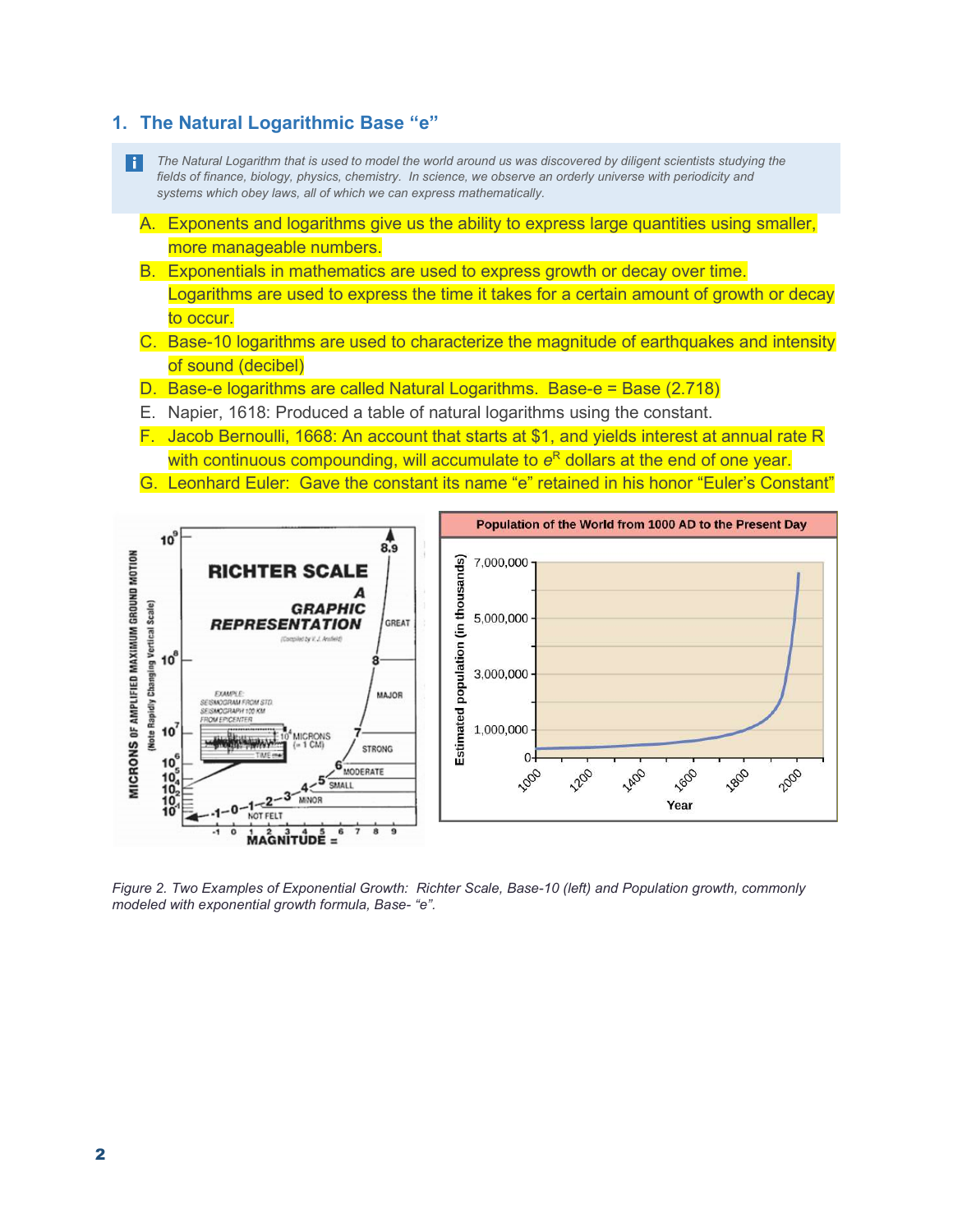## 2. How "e" is Currently Defined in Mathematics?

- As we read in the Bible, God gives us good things, but when people try to add to what God has given, these things become idols. The transcendentalism and irrationality of the natural logarithm "e" are examples of mankind going down the philosophical "rabbit hole".
	- A. Maclaurin Series: for e<sup>x</sup>: Infinite series whose limit is "e<sup>x"</sup>

#### **Function Maclaurin Series**

| е | 54.4<br>$-1$ and $-$        | $\mathbf{v}$ |  |
|---|-----------------------------|--------------|--|
|   | $k=0$ $\overline{k!}$ = 1 + |              |  |

- B.
- C. Transcendentalism: "e" is non-algebraic. It cannot be expressed as the root of a nonzero polynomial with rational coefficients
- D. Euler and others: "e" is irrational, cannot be express as a ratio of two integers.
- E. Georg Cantor: Father of Set Theory. There exist "uncountable numbers" i.e., non-oneto-one correspondence between the infinite set of natural numbers and that of the Reals. The set of Reals include the rational and irrational set. It is any number that one can put on a number line.
- F. "e" is a Real Number that is transcendental, and uncountable. This is similar to nonreduceable complexity where there are numbers that just exist, but aren't "born" from natural, countable numbers.
- G. Also "e" is a "normal" number. Normal distribution of terms over any range in any base. This means if you converted "e" to base 2 (binary), one would have a perfect heads-ortails generator.
- H. These concepts have been proven mathematically, using philosophical principles of proofs, and are true. But God warns us about the rabbit hole of philosophies and human traditions born out of these philosophies.
- I. "e" is similar to the 613 Laws given to the Jews in the Mitzvot. But even though Christ fulfilled the Law it still accuses Him (healing, harvesting grain and eating on the Sabbath)
- J. Similarities of "e" and the Law: The Law disqualifies everyone from salvation. "e" disqualifies any use of itself, because 2.718 is not "e" but merely an approximation. "e" is unattainable.
- K. The Law stands as a whole or nothing at all. Similarly, "e" is strictly defined. Everything else is a "fake".
- L. We know that grace is greater than the Law. Is there an expression of "e" that is greater than what we have now?
- M. Creation is an expression of the riches of God, and through Christ, we have an inheritance of eternal life. Galatians 2:19-21: For I through the law am dead to the law, that I might live unto God. I am crucified with Christ: nevertheless I live; yet not I, but Christ liveth in me: and the life which I now live in the flesh I live by the faith of the Son of God, who loved me, and gave himself for me. I do not frustrate the grace of God: for if righteousness come by the law, then Christ is dead in vain.
- N. I propose that there exists a "living "e" as opposed the "dead (flatline) "e" we have now.